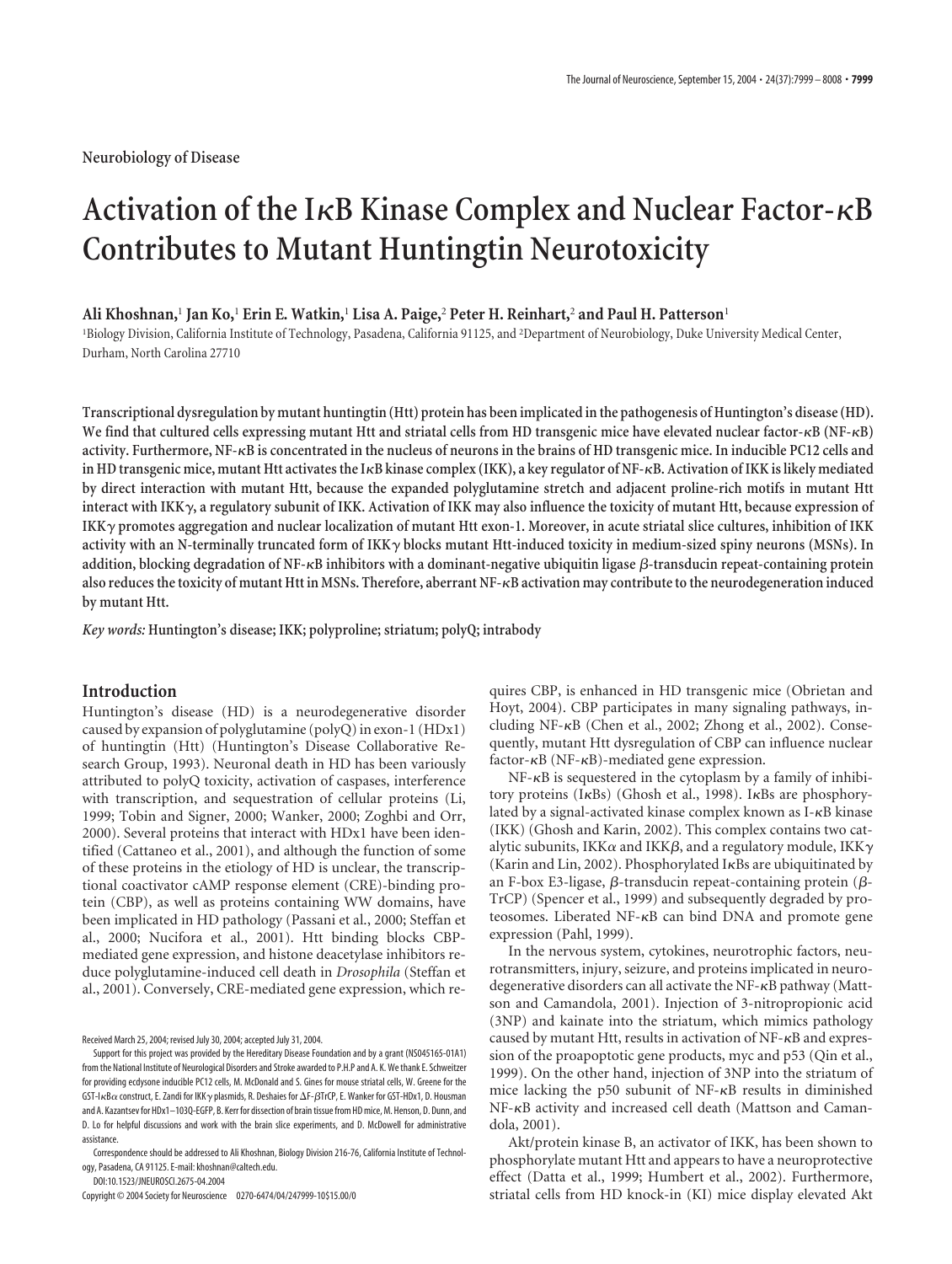activity; however, expression of mutant Htt in these cells is not toxic (Gines et al., 2003). Akt also phosphorylates ataxin-1, which binds to 14-3-3 protein and enhances its stability, aggregation, and neurotoxicity (Chen et al., 2003; Emamian et al., 2003). Thus, as a major integrator of cell signaling,  $NF - \kappa B$  may regulate the pathogenesis of polyglutamine-induced neurodegeneration. Here we show that mutant Htt binds IKK $\gamma$ , activates the IKK complex, and elevates  $NF-\kappa B$ -dependent gene expression. Furthermore, HDx1-mediated toxicity is significantly reduced by genetic inhibition of IKK and NF- $\kappa$ B activity.

## **Materials and Methods**

*Cells and transgenic animals*. PC12 cells, which express wild-type (WT) HDx1-enhanced green fluorescent protein (EGFP) with 25 glutamine repeats (25Qs) or mutant HDx1-EGFP with 103Qs in response to ecdysone, were kindly provided by Dr. E. Schweitzer (University of California Los Angeles). These cells were cultured on a collagen I substrate (Fisher Scientific, Tustin, CA) in DMEM with 5% horse serum, 5% fetal bovine serum, 2 mm glutamine, and standard penicillin–streptomycin antibiotics. Immortalized striatal cells from WT and HD KI mice, provided by Dr. M. E. MacDonald (Massachusetts General Hospital, Boston, MA), were cultured as described (Gines et al., 2003). Human embryonic kidney (HEK)-293 cells were cultured as described previously (Khoshnan et al., 2002). The HD transgenic mouse line R6/2 and a knock-in line, in which a 155 polyglutamine stretch was inserted in HDx1 of mouse Htt, have been described (Davies et al., 1997; Lin et al., 2001). Colonies were established and maintained in our animal facility.

Gene reporter assays and transfections. The pNF-<sub>KB</sub>-luciferase with five enhancer elements and the control plasmid without  $NF - \kappa B$  binding sites, pCIS-CK-luciferase, were used for gene reporter assays (Stratagene, La Jolla, CA). To normalize for transfection efficiency between samples, a  $\beta$ -galactosidase ( $\beta$ -gal) construct expressed from the elongation factor  $(EF)$ -1 $\alpha$  promoter (Invitrogen, Carlsbad, CA) was included in all gene reporter assays. PC12 cells were transfected with control or NF-Bluciferase plasmids using lipofectamine-plus. On the following day, cells were left untreated or stimulated for 8 hr with 1  $\mu$ g/ml ecdysone to induce expression of HDx1. Mock treatment or NGF (Sigma, St. Louis, MO) was added (50 ng/ml) and incubated for an additional 6 hr. Cells were suspended in lysis buffer on ice for 10 min and cleared by centrifugation. Luciferase activity was measured by addition of the substrate (Promega, Madison, WI) to equal amounts of protein from each sample. Striatal cells from WT and HD KI mice were transfected with an NF- $\kappa$ B reporter plus  $\beta$ -gal and anti-polyQ (MW2) or anti-polyproline [antipolyP (MW7)] recombinant intrabodies (Khoshnan et al., 2002). On the following day, cells were starved for 2 hr and treated with 5 ng/ml recombinant interleukin (IL)-1 $\beta$  (R & D Systems, Minneapolis, MN) and incubated for an additional 6 hr. Cells were harvested and cleared lysate was used to measure luciferase as described above. All gene reporter assays were corrected for transfection efficiency by normalizing the units of  $\beta$ -gal in the extracts, using the  $\beta$ -gal assay (Invitrogen).  $\beta$ -gal values from the samples were divided by the  $\beta$ -gal value from control, 25polyQ, noninduced PC12 cells (no expression of HDx1) and multiplied by each corresponding luciferase reading. For striatal cells,  $\beta$ -gal values were divided by the value obtained for WT cells without any treatment. Results are shown as relative luciferase units and are representative of at least three independent experiments. Data points are the average of triplicate measurements.

To examine the effects of deleted F-box  $(\Delta F)$ - $\beta$ TrCP [obtained from Dr. R. Deshaies (California Institute of Technology) and originally provided by Spencer et al. (1999)] and deleted N terminus (DN)-IKK $\gamma$  on mutant HDx1-induced NF- $\kappa$ B, PC12 cells were transfected with  $\Delta$ F- $\beta$ TrCP or DN-IKK $\gamma$  plus  $\beta$ -gal and NF- $\kappa$ B reporter in six-well plates. Induction of HDx1 with ecdysone and NGF treatment was as described above. Equal amounts of each sample were used to measure luciferase activity. Binding of  $NF-\kappa B$  to its consensus oligonucleotide site was assayed in striatal neurons with the BD TransFactor Kit specific for the p65 subunit following the manufacturer's instructions (BD Biosciences,

Mountain View, CA). Briefly, striatal cell lines from WT and HD KI mice were starved for 2 hr and treated with 5 ng/ml IL-1 $\beta$  for 15 or 30 min. Nuclear extracts were obtained using commercial reagents (BD Biosciences). Protein concentration was determined by the BCA method (Pierce, Rockford, IL). Equal amounts of each nuclear fraction were added to wells coated with an NF-KB consensus or mutated control oligonucleotide and incubated at room temperature for 1 hr. Wells were washed extensively and incubated with primary rabbit antibody specific for the p65 subunit of NF- $\kappa$ B. Bound p65 was detected with a goat anti-rabbit antibody conjugated to horseradish peroxidase. After addition of the substrate, 3,3-5,5-tetramethylybenzidine, color development was measured at 655 nm using an ELISA plate reader. Samples were done in triplicate, and the results shown are representative of three independent experiments.

Transfection of HEK-293 cells with mutant HDx1-EGFP alone (Kazantsev et al., 1999) or with one of the following HA-tagged constructs, full-length (F), DN, and deleted C terminus (DC) of IKK $\gamma$  (provided by Dr. E. Zandi, University of Southern California) (Rothwarf et al., 1998) or  $\Delta$ F- $\beta$ TrCP, was done using lipofectamine-plus reagents (Invitrogen). For histochemistry, cultured cells were fixed in 4% paraformaldehyde for 30 min, permeabilized with 70% methanol for 1 hr, and washed with PBS. Cells were stained with anti-HA tag for IKK $\gamma$  or anti-myc for  $\Delta F$ - $\beta$ TrCP (Cell Signaling, Beverly, MA) followed by a goat anti-mouse antibody conjugated to Alexa 594 (Molecular Probes, Eugene, OR). Toto-3, a dimeric cyanine, was used to stain nuclei (Molecular Probes). Cells were washed in PBS, mounted on microscope slides, and examined with a confocal microscope. Mutant HDx1 toxicity was assessed by counting the number of condensed GFP-positive bodies, which are remnants of terminal deoxynucleotidyl transferase-mediated biotinylated UTP nick end labeling (TUNEL)-positive (TUNEL<sup>+</sup>) cells (Khoshnan et al., 2002), using a florescence microscope. For TUNEL staining, transfected cells grown on coverslips were air dried and fixed 16 hr after transfection as above and permeabilized in ethanol/acetic acid (2:1). Apoptotic cells were labeled with terminal deoxynucleotidyl transferase using digoxigenin-labeled nucleotides and detected by anti-digoxigenin antibody and rhodamine-conjugated secondary according to the instructions provided by the manufacturer (Chemicon, Temecula, CA).

*Immunohistochemistry of tissue sections*. Brains were taken from paraformaldehyde-fixed WT and R6/2 HD transgenic mice, and cryosections were permeabilized in 70% methanol for 1 hr at  $-20$ . After blocking in 3% BSA and 10% normal goat serum, slides were incubated with anti-p65 (Santa Cruz Biotechnology, Santa Cruz, CA) and the neuronal marker anti-neuronal-specific nuclear protein (NeuN) antibodies (Chemicon). p65-positive cells were detected with a goat anti-rabbit secondary antibody conjugated to FITC and goat anti-mouse Alexa Fluor 594 (Molecular Probes). Toto-3 was used to stain nuclei. Sections were examined with a confocal microscope. Total neurons from 16 coronal sections containing cortical and striatal areas of four animals each of WT and HD mice were quantified, and the average percentage of cells with nuclear p65 is presented.

*Protein–protein interaction*. *In vitro* binding of IKK- to mutant HDx1 was performed using glutathione *S*-transferase (GST)-pull down assays. GST-HDx1 with 20 or 51 polyQs, with and without polyproline domains, was obtained from Dr. E. Wanker (Max Plank Institute, Berlin, Germany). These constructs were expressed in *Escherichia coli* and purified with glutathione beads (Amersham Biosciences, Piscataway, NJ) according to manufacturer's instructions. IKKy constructs were transcribed and translated in rabbit reticulocytes in the presence of [<sup>35</sup>S]methionine (Promega). Briefly, 5  $\mu$ g of GST-HDx1 bound to beads was incubated with 10  $\mu$ l of each labeled *in vitro*-translated IKK $\gamma$  product in 500  $\mu$ l of Tris-based buffer containing 10% glycerol and 5 mm DTT and rocked at room temperature for 2 hr. Beads were washed five times in the same buffer. Bound IKK $\gamma$  was examined by SDS-PAGE, followed by autoradiography. Recombinant anti-HDx1 intrabodies (Khoshnan et al., 2002) were expressed and examined similarly for binding to GST-HDx1. For competition assays, 10-fold excess *in vitro*-translated intrabodies were added to GST-HDx1 plus DC-IKK $\gamma$  and processed as above.

For coimmunoprecipitation studies, PC12 cells or striatal tissue of WT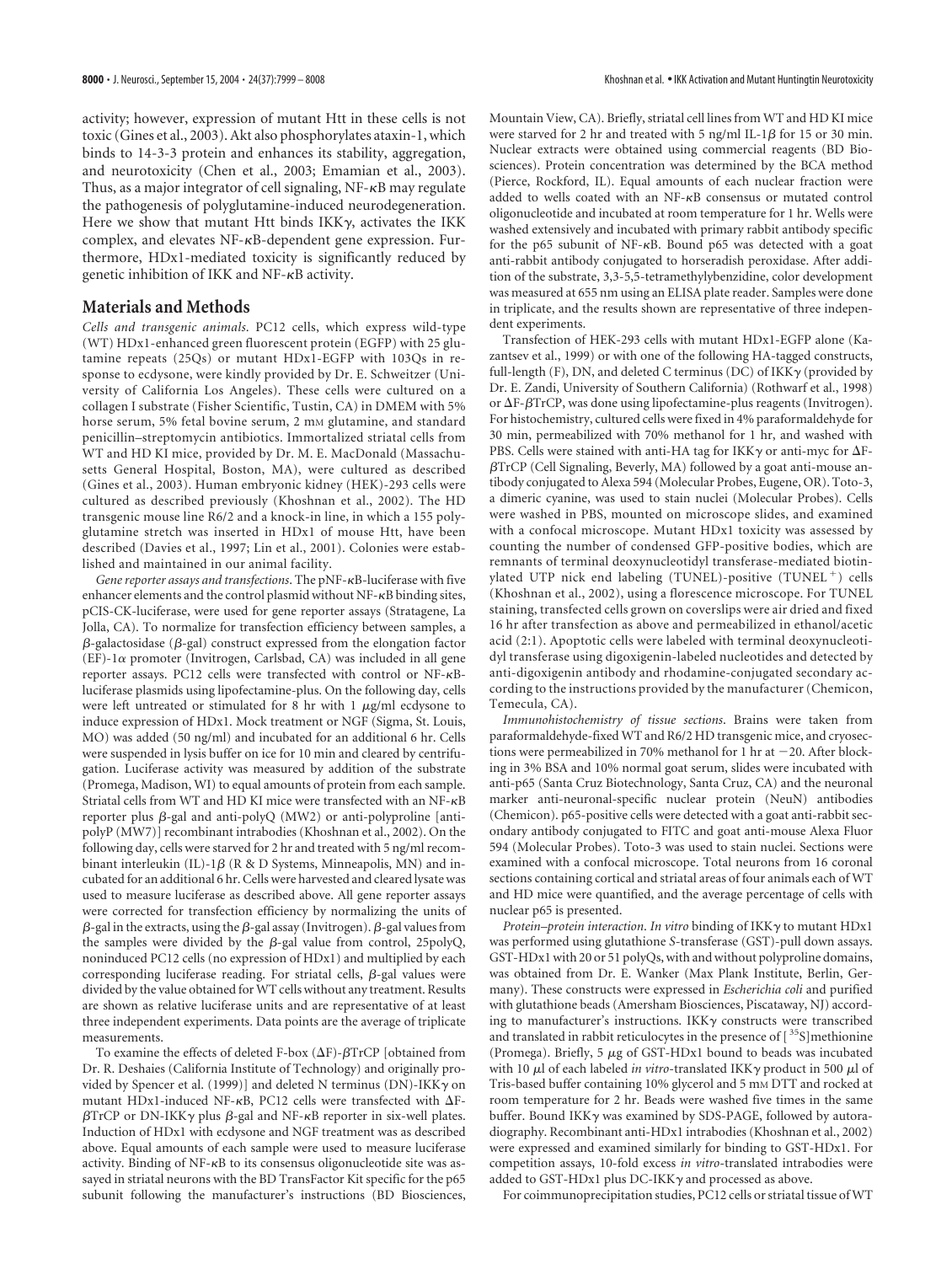and HD transgenic mice was lysed by sonication in buffer A (50 mM HEPES, pH 7.6, 250 mm NaCl, 1% Triton X-100, 2 mm MgCl<sub>2</sub>, 2 mm DTT, 1 mm Na<sub>3</sub>VO<sub>4</sub>, and 20  $\mu$ m  $\beta$ -glycerophosphate) and a mixture of protease inhibitors (Boehringer Mannheim, Mannheim, Germany). Equal amounts of cleared extracts from each sample were incubated with a rabbit anti-IKK $\gamma$  (Santa Cruz Biotechnology) coupled to protein-A beads and rocked for 3 hr at 4°C. Cells were washed five times with buffer A. Immune complexes were examined by SDS-PAGE followed by Western blotting with monoclonal antibodies targeting Htt (Ko et al., 2001), as described in the figure legends.

*Immune complex kinase assays*. To measure IKK activity, immunoprecipitated IKK complexes were examined for the ability to phosphorylate GST-I<sub>K</sub>Bα in vitro. The construct for the N-terminal 61 amino acids of  $GST-I\kappa B\alpha$ , which contains the IKK phosphorylation sites (provided by Dr. W. Greene, University of California San Francisco), was expressed in *E. coli* and purified on glutathione beads as described in the manufacturer's instructions (Amersham Biosciences). To obtain IKK complexes, equal amounts of cleared striatal extracts from WT and HD animals, or from PC12 cells induced to express WT or mutant HDx1-EGFP (all in buffer A), were incubated with a mouse anti-IKK $\alpha$  antibody (Santa Cruz Biotechnology) coupled to protein-A beads and rocked for 3 hr at 4°C. Beads were washed five times in buffer B (50 mm HEPES, pH 7.6, 250 mm NaCl, 1 M urea, 0.1% Nonidet P-40, 6 mM EDTA, 6 mMEGTA, 1 mM DTT with 20  $\mu$ M  $\beta$ -glycerophosphate) and a mixture of protease inhibitors and equilibrated in kinase buffer (20 mm HEPES, pH 7.6, 2 mm MgCl<sub>2</sub>, 2 mm MnCl<sub>2</sub>, 10  $\mu$ m ATP, 10 mm glycerophosphate, 10 mm NaF, 300  $\mu$ m Na3VO4,1mM dithiothreitol DTT). IKK activity was evaluated *in vitro* with 1  $\mu$ g of purified GST-I $\kappa$ B $\alpha$  (N-terminal 61 amino acids) in the presence of 10  $\mu$ Ci of  $[{}^{32}P]\gamma$ -ATP for 30 min at 30°C. Products were examined by SDS-PAGE followed by autoradiography. Duplicate samples were examined by Western blotting using a rabbit anti-IKK $\gamma$  antibody (Santa Cruz Biotechnology).

*Brain slice preparation*. All animal experiments were performed in accordance with the Institutional Animal Care and Use Committee and Duke University Medical Center Animal Guidelines. Postnatal day 7 (P7) CD Sprague Dawley rats (Charles River Laboratory, Raleigh, NC) were decapitated, and the brains were surgically removed and placed in icecold Neurobasal medium (Invitrogen). The tissue was fixed to a chilled, stainless steel Vibratome stage using cyanoacrylate glue (Krazy-Glue) and covered with Neurobasal medium. Coronal brain slices (250  $\mu$ m thick) were cut by Vibratome (VT1000S; Leica, Nussloch, Germany) as described previously (Edgerton and Reinhart, 2003). Brain slices were kept at  $37^{\circ}$ C in 5.0% CO<sub>2</sub> for 1 hr.

*Biolistic transfection*. Gold particles (1.6  $\mu$ m gold microcarriers; Bio-Rad, Hercules, CA) were used as DNA carriers for transfection as described previously (Lo et al., 1994). Briefly, gold particles were sonicated in 0.05 M spermidine in the presence of plasmid DNA. The gold–DNA mixture was washed three times in 100% ethanol before being loaded into Helios plastic cartridges (Bio-Rad) according to manufacturer's instructions. Slices were transfected using a Bio-Rad Helios gun with a cyan fluorescent protein (CFP)-tagged Htt fragment, together with yellow fluorescent protein (YFP) as a morphometric marker. In a number of experiments, one of the IKK $\gamma$  constructs was also cotransfected with the Htt-construct and YFP. CFP-tagged Htt fragments were exon-1 N-terminal fragments containing either a short-Q (Q23) or a long-Q (Q148) polyQ domain.

*Brain slice neurodegeneration assay*. For each condition, transfections were performed on 12 brain slices per experiment. Protein expression and neurodegeneration (loss of processes, shriveling of the soma) were assayed 2–7 d after transfection using a Leica fluorescence microscope with appropriate filters for YFP and CFP. The total area of the striatum was identified, and transfected MSNs were identified by their morphology. CFP fluorescence was used to determine expression of Htt fragments and their aggregation into macro-inclusions. Each experiment involved 3–12 transfected brain slices per condition, and the data are means from six independent experiments for each condition.



Figure 1. Mutant Htt activates NF- $\kappa$ B-dependent gene expression. A, PC12 cells transfected with an NF- $\kappa$ B reporter plasmid were induced to express a 25 or 103 polyQ-containing HDx1-EGFP. NGF was added 8 hr after Htt induction, and the cells were incubated for an additional 6 hr. Cleared lysates were assayed for luciferase activity to assess  $NF - \kappa B$ -dependent gene expression. The luciferase values were normalized for transfection efficiency using the  $\beta$ -gal reporter gene under transcriptional control of the EF-1 $\alpha$  promoter.  $\beta$ -gal values from samples were divided by the  $\beta$ -gal values from control, 25polyQ, noninduced HDx1 (no expression of HDx1) and multiplied by the corresponding luciferase readings. Results are shown as relative luciferase units and are representative of at least three independent experiments, and data points are the average of triplicate measurements. The Western blot at the bottom of *A* shows the level of soluble HDx1 detected using an anti-Htt antibody. The same blots were probed with antitubulin to show equivalent loading in each lane. *B*, Expression of WT or mutant HDx1 does not influence luciferase expression from the control plasmid, which lacks an NF- $\kappa$ B enhancer element. The experiment was done as in  $A$ , using a plasmid reporter without the NF- $\kappa$ B enhancers. Luciferase units were  $\sim$  100-fold less than the activity observed with the NF- $\kappa$ B reporter. *C*, NF- $\kappa$ B activation by mutant Htt includes degradation of  $I_{\kappa}$ B $\alpha$ . PC12 cells were treated with ecdysone to induce HDx1 for the indicated time and examined by Western blotting with anti- $I$ <sub>K</sub>B $\alpha$  antibody. The same membrane was stained with anti-tubulin antibody for loading accuracy. *D*, Full-length mutant Htt enhances IL-1 $\beta$ -mediated NF- $\kappa$ B activation. Striatal cells from WT and HD KI mice were transfected with  $NF- $\kappa$ B$  or the control reporter and the indicated plasmids. Transfected cells were starved on the following day for 2 hr and treated with 5 ng/ml IL-1 $\beta$  for an additional 6 hr. Luciferase activity was measured in equal amounts of cleared lysate from each sample and normalized to  $\beta$ -gal units from WT striatal cells without IL-1 $\beta$ .

## **Results**

#### **Mutant Htt activates the NF-B pathway**

We first used PC12 cells that express WT (25Q) or mutant (103Q) HDx1 in response to ecdysone (Fig. 1*A*). These cells were transfected with a reporter construct containing  $NF - \kappa B$  enhancer element fused to luciferase. The inducible nature of HDx1 expression allows the examination of soluble mutant HDx1 function, before macro-aggregates become visible. Induction of mutant HDx1 expression increases transcription from the  $NF-\kappa B$ dependent promoter approximately fivefold over that of noninduced cells, whereas WT HDx1 has minimal effect (Fig. 1*A*). These results are consistent with a recent report demonstrating upregulation of  $NF-\kappa B$  expression by mutant  $HDx1$  in inducible PC12 cells (Sugars et al., 2004). To examine whether mutant  $HDx1$  also influences signal-induced  $NF-\kappa B$  activation, we used NGF, which is known to activate NF- $\kappa$ B in PC12 cells (Foehr et al., 2000). Mutant (but not WT) HDx1 strongly enhances NGF-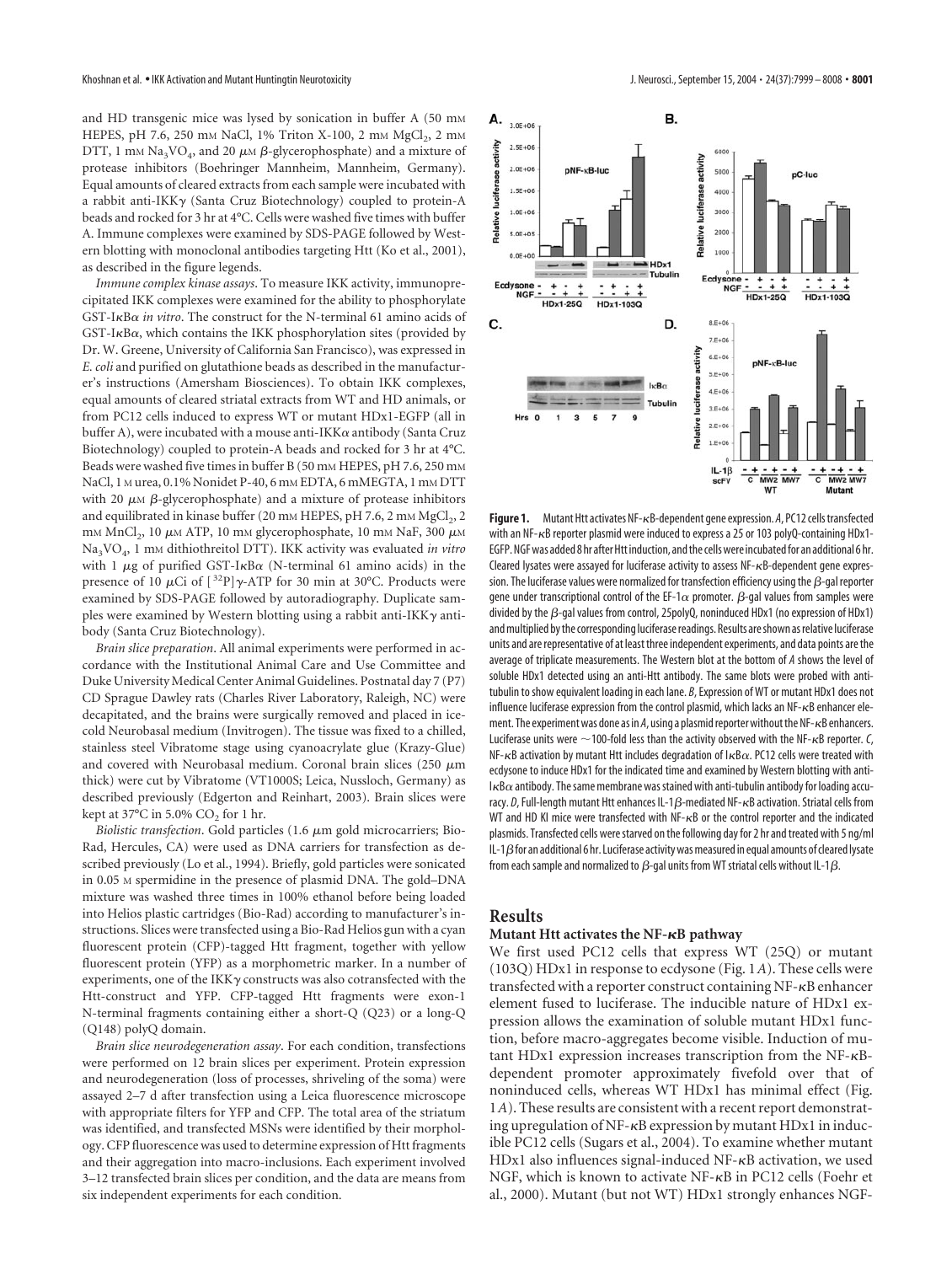induced NF- $\kappa$ B-dependent gene expression (Fig. 1A). Because mutant Htt has been shown to variably influence gene expression from different promoters, we performed the same experiments with a control plasmid that lacks an  $NF$ - $\kappa$ B enhancer element. Expression of WT or mutant HDx1 does not influence luciferase expression from the control plasmid (Fig. 1*B*), suggesting that the elevated NF- $\kappa$ B values in Figure 1A are mediated by mutant HDx1 expression. Under the conditions tested, most of the HDx1 remains in the detergent-soluble fraction and is detectable by Western blotting (Fig. 1A); however, the NF- $\kappa$ B activity diminishes as mutant HDx1 accumulates and aggregates (data not shown). Thus, soluble mutant HDx1 activates endogenous, and augments NGF-induced,  $NF- $\kappa$ B-dependent gene expression.$ Moreover, expression of mutant HDx1 promotes degradation of the inhibitory protein  $I \kappa B \alpha$ , a hallmark of NF- $\kappa B$  activation. Levels of  $I \kappa B \alpha$  drop significantly by 3 hr and return to normal by 7 hr after induction (Fig. 1*C*). These data confirm the gene reporter assay results and suggest that mutant Htt-induced  $NF-\kappa B$ is mediated by degradation of  $I \kappa B \alpha$ .

To examine whether full-length mutant Htt also influences NF-KB activity, we used immortalized striatal cell lines obtained from WT and HD KI mice (Gines et al., 2003). Using the reporter with NF- $\kappa$ B enhancer, no significant difference in basal NF- $\kappa$ B activity is observed between striatal cells from WT and HD KI mice (Fig. 1*D*) (compare C lanes in WT and mutant). These data are consistent with a recent report showing that inducible expression of full-length WT or mutant Htt in PC12 cells has no effect on basal NF- $\kappa$ B activation (Sugars et al., 2004). We therefore asked whether WT and mutant cells respond differently to NF- B-inducing agents. KI striatal cells display a stronger response than WT cells to the NF- $\kappa$ B-inducing cytokine IL-1 $\beta$  (Fig. 1*D*). To verify that mutant Htt mediates the enhanced response to IL-1 $\beta$ , we used recombinant single chain intrabodies, which are known to interfere with the function of mutant HDx1 (Khoshnan et al., 2002) (see below). Two intrabodies, MW2 targeting the expanded polyQ and MW7 recognizing the polyP motifs of HDx1, reduce the IL-1 $\beta$ -mediated NF- $\kappa$ B activation in striatal cells from KI mice (Fig. 1*D*). MW7 is somewhat more potent than MW2 at inhibiting the effects of full-length mutant Htt on  $NF-\kappa B$ .

Activated NF- $\kappa$ B functions primarily in the nucleus, where it regulates gene expression. To confirm the authenticity of the gene reporter assays, we measured nuclear p65 binding to a consensus NF- $\kappa$ B oligonucleotide. Extracts from mutant Htt KI striatal cells show elevated nuclear p65 binding in response to IL-1 $\beta$  treatment when compared with the equivalent samples from WT striatal cells (Fig. 2*A*). Specificity of binding was confirmed using a mutated consensus NF-KB oligonucleotide, which failed to show p65 binding in this assay (data not shown). Thus, cells expressing full-length mutant Htt respond more vigorously than cells with WT Htt to IL-1 $\beta$ -induced NF- $\kappa$ B nuclear localization. We also examined whether there is elevated nuclear  $NF$ - $\kappa$ B in HD mouse brains. Brain sections from 8-week-old R6/2 HD mice and agematched controls were stained with an antibody that recognizes the p65 subunit. p65 is concentrated in the nucleus of a majority of the NeuN-positive neurons in the cortex and striatum of HD mice, whereas most of the neurons of the age-matched WT mice contain cytoplasmic p65 (Fig. 2*B*,*C*). Thus, mutant Htt promotes nuclear localization of NF-<sub>K</sub>B *in vivo* as well as in cell culture.

#### **Mutant Htt activates the IKK complex**

Signal-induced phosphorylation of serine residues 32 and 36 of  $I\kappa B\alpha$ , which is mediated by the IKK complex, is essential for the



**Figure 2.** Mutant Htt promotes activation and nuclear localization of  $NF - \kappa B$ , A, Nuclear proteins from control and IL-1 $\beta$ -treated striatal cells from mutant Htt KI mice were tested for binding to the oligonucleotide recognized by  $NF-\kappa B$ . Similar results showing that nuclear extracts from KI striatal cells have elevated p65 were found in three experiments. *B*, The nuclear localization of the NF- $\kappa$ B p65 subunit is elevated in HD transgenic brain. WT and R6/2 HD transgenic mouse brains were stained with a rabbit anti-p65 antibody, and an anti-NeuN antibody was included to stain neurons. Toto–3 was used to stain nuclei. Representative confocal micrographs of cortical regions of WT and R6/2 HD mice are presented. *C*, Quantification of nuclear p65 staining shows the average percentage of positive neurons per microscopic field from 16 brain sections of four animals each for WT and HD mice.

ubiquitination and proteosome-mediated degradation of  $I \kappa B \alpha$ (Ghosh and Karin, 2002). Because  $I \kappa B \alpha$  degradation is promoted with mutant HDx1 induction, we examined whether the IKK complex is activated by mutant HDx1 expression. Immunoprecipitated endogenous IKK complexes from extracts of control or PC12 cells induced to express mutant HDx1 were analyzed for their kinase activity by measuring phosphorylation of the recombinant substrate, GST-I $\kappa$ B $\alpha$ . The kinase activity of IKK from cells expressing mutant HDx1 is significantly higher than that from non-HDx1-induced cells (Fig. 3*A*). As expected, NGF treatment also activates the IKK complex, and consistent with our gene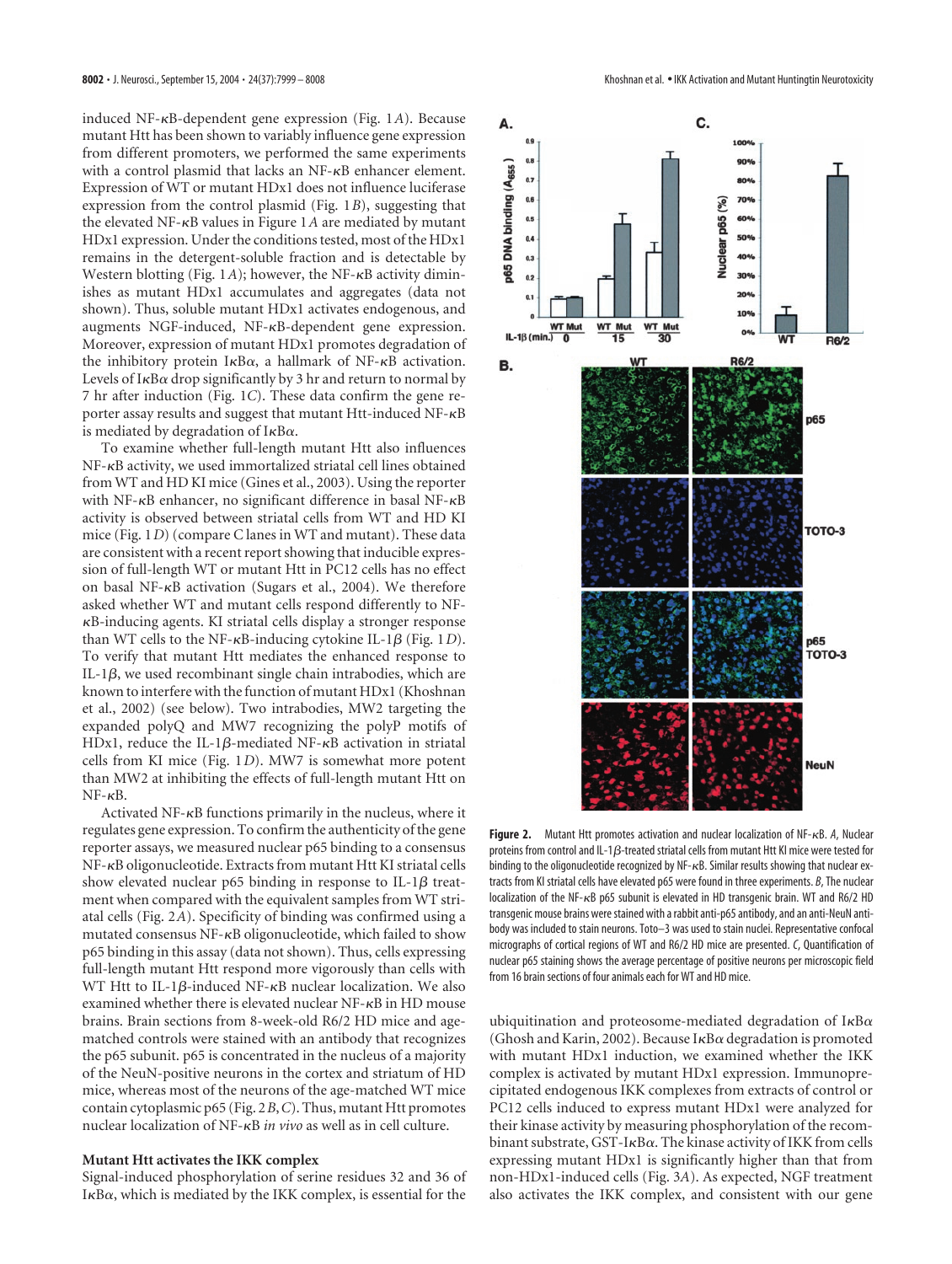

**Figure 3.** Mutant HDx1 activates the IKK complex. *A*, IKK complexes isolated from PC12 cells expressing mutant HDx1 have elevated kinase activity. IKK complexes from control or cells expressing HDx1 were immunoprecipitated with anti-IKK $\alpha$  antibody coupled to protein-A beads. Kinase activity of the precipitated complexes was determined by incubation with GST-I $\kappa$ B $\alpha$  (the N-terminal 62 amino acids) and [<sup>32</sup>P]-yATP. Phosphorylated GST-I $\kappa$ B $\alpha$  was detected by SDS-PAGE and autoradiography (top panels). KA, Kinase activity. The bottom panels show Western blots of duplicate samples for IKK $\alpha$ . WB, Western blot. Similar results were obtained when IKK complexes were isolated from striatal or cortical extracts of HD transgenic R6/2 mice ( *B*) or striatal HD knock-in mice (*C*). Bottom panels in *B* and *C* show Western blotting of precipitated IKK complexes with an anti-IKK $\alpha$  antibody.  $\emph{D}$ , Mutant HDx1 coprecipitates with endogenous IKK complex. IKK complexes were immunoprecipitated with an anti-IKK  $\gamma$  antibody from control or PC12 cells induced to express HDx1 with 25 or 103 polyQ. IKK $\alpha$  was detected by Western blotting (bottom blot). Similar complexes were examined for the presence of HDx1 (arrow) using an anti-Htt antibody (top blot). *E*, Mutant Htt coimmunoprecipitates with IKK complexes isolated from R6/2 striatal extracts. IKK complexes were obtained with anti-IKK $\alpha$  and analyzed for mutant HDx1 as in *A*.

reporter assay results, kinase activity appears to be elevated somewhat further when both NGF and HDx1 are present (4.1-fold compared with 2.4- and 3.2-fold in the ecdysone and NGFtreated cells, respectively). Expression of WT HDx1 has no effect on IKK activity (data not shown).

To investigate whether IKK activation by mutant HDx1 also occurs *in vivo*, we used two lines of HD transgenic mice, R6/2 (Davies et al., 1997) and a mutant Htt KI (Lin et al., 2001). IKK complexes immunoprecipitated from striatal or cortical extracts of WT and HD mice were assayed *in vitro* for IKK activity. Consistent with the PC12 cell results, IKK activity is higher in complexes isolated from striatal (9-fold) as well as cortical (3.8-fold) extracts of 2-month-old R6/2 mice compared with age-matched WT controls (Fig. 3*B*). With KI HD mice, a significant increase in IKK activity is detected in the striatum at 1 year of age (4.8-fold higher than WT) (Fig. 3*C*).

Because IKK activity is elevated in cell culture and in animal models expressing mutant Htt, we tested whether HDx1 associates with IKK. Complexes isolated with an anti-IKK antibody from PC12 cells were examined for the presence of HDx1 by Western blotting. Soluble mutant HDx1 coprecipitates with IKK, whereas minimal WT HDx1 is observed (Fig. 3*D*). Thus, IKK physically forms a complex with mutant HDx1. This interaction

also occurs in the brain of HD mice. IKK complexes isolated from brain extracts of R6/2 mice contain soluble HDx1, which is recognized by anti-Htt antibody (Fig. 3*E*). Therefore, activation of IKK by mutant HDx1 may be, in fact, the result of Htt binding to the complex.

#### Mutant Htt interacts with IKK $\gamma$

The activity of the IKK complex is regulated by IKK $\gamma$ , a glutamine-rich nonkinase subunit of the complex (Rothwarf et al., 1998; Ghosh and Karin, 2002). A homolog of IKK $\gamma$  that participates in tumor necrosis factor- $\alpha$  receptor signaling interacts with Htt in a yeast two-hybrid assay (Hattula and Paranen, 2000). Therefore, we asked whether the binding of mutant HDx1 to the IKK complex is mediated by IKK-. A GST pull-down assay using HDx1 fused to GST and [<sup>35</sup>S]methioninelabeled IKK $\gamma$  was used. The stringency of the assay was such that there was no binding to GST alone. *In vitro* translated-IKK preferentially binds to GST-HDx1 containing expanded polyQ (Fig. 4*A*). Although deletion of the C-terminal 119 amino acids of IKK $\gamma$  (DC-IKK $\gamma$ ) has no apparent effect on this binding, removal of the first 134 amino acids (DN-IKK $\gamma$ ) diminishes binding to HDx1 (Fig. 4*A*). Interestingly, mutant HDx1 without its polyP domains does not bind efficiently to IKK $\gamma$  (Fig. 4*B*). Although we cannot rule out that the absence of proline may alter the solubility of mutant HDx1 and thus artifactually reduce binding to IKK $\gamma$ , the importance of the polyP domains is further supported by antibody experiments. We performed competition assays using

*in vitro*-translated, anti-Htt recombinant intrabodies (Khoshnan et al., 2002). Coincubation of DC-IKK $\gamma$  plus mutant HDx1 with 10-fold excess of intrabodies specific for polyQ (MW2) or polyP (MW7) competes with binding of IKKγ to HDx1 (Fig. 4*B*). Moreover, these intrabodies inhibit the HDx1-induced  $NF-\kappa B$ dependent gene expression in PC12 cells (Fig. 4*C*). Although anti-polyQ intrabody has a modest inhibitory effect, anti-polyP (MW7) significantly minimizes mutant HDx1-induced NF- $\kappa$ B activation. Thus, IKK $\gamma$  binding to mutant HDx1 requires the polyQ expansion and is influenced by the polyP domains. Moreover, this interaction likely plays a role in mutant HDx-1-induced IKK and  $NF-\kappa B$  activation.

## **Inhibition of the NF-B pathway reduces HDx1-induced toxicity in cell culture and brain slices**

Because binding of mutant HDx1 to IKK $\gamma$  influences IKK activity and NF- $\kappa$ B-mediated transcription, it was important to determine whether IKK $\gamma$  can modify the toxicity of mutant HDx1. Confocal microscope examination of HEK-293 cells expressing mutant HDx1 and IKK $\gamma$  at an early time point before widespread toxicity shows that full-length IKK $\gamma$  promotes aggregation of mutant HDx1 (Fig. 5*A*). Intracellular, microscopically visible aggregates are apparent, and impor-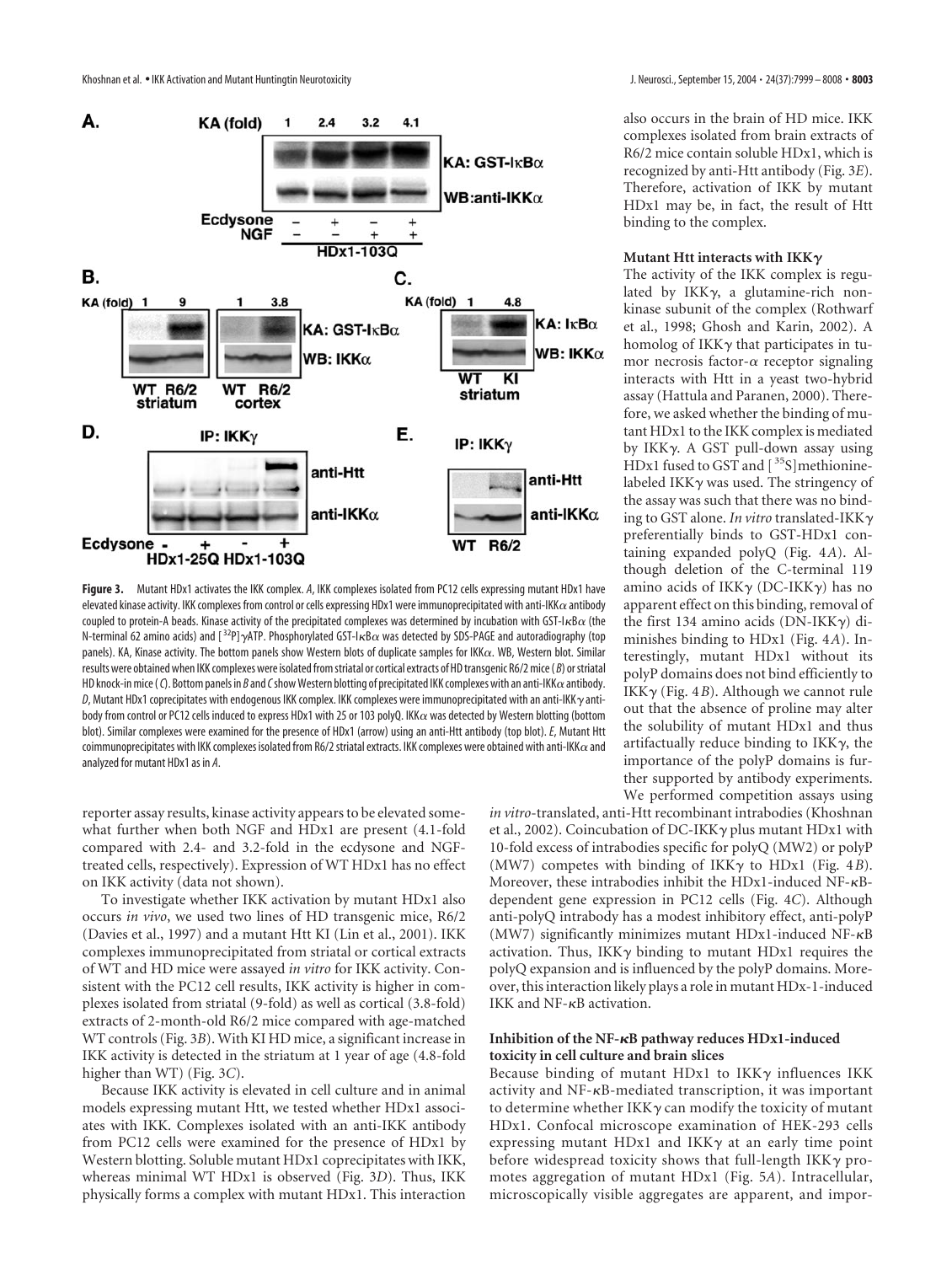

**Figure 4.** Mutant Htt directly interacts with IKK-. *A*, Full-length (F) and C-terminaltruncated IKK-(DC) bind to mutant HDx1 (51polyQ). IKK-constructs were expressed by*in vitro* translation in the presence of [35S]methionine (middle left panel). HDx1 with 20 (PQ20) or 51 (PQ51) polyQ fused to GST was expressed in *E. coli* and captured on GST beads (middle right panel). Each *in vitro-*translated IKK<sub>Y</sub> product was incubated with each GST-HDx1. The beads were washed, and bound IKK  $\gamma$  was detected by SDS-PAGE followed by autoradiography (bottom panel). *B*, Binding of IKK $\gamma$  to mutant HDx1 requires the Htt polyQ and polyP domains. Recombinant anti-Htt antibodies MW2 and MW7 were translated*in vitro*and tested for binding to GST-HDx1 (lanes MW2 and MW7). rAb, Recombinant antibody band. Addition of 10-fold excess of MW2 or MW7 to the reactions competes for binding of GST-HDx1 to IKK  $\gamma$  (compare intensity of lanes MW2-DC and MW7-DC with lane DC).*C*, Expression of anti-HDx1 recombinant antibodies reduces NF-KB-dependent gene expression. PC12 cells expressing mutant HDx1 were transfected using lipofectamine with NF-KB reporter and the indicated Flag-tagged, recombinant, anti-Htt intrabody and  $\beta$ -gal plasmids. Twenty-four hours after transfection, cells were treated with ecdysone. Samples were processed as in Figure 1 *A*. Transfections were normalized to  $\beta$ -gal units from control, noninduced HDx1. Results are shown as relative luciferase units and are representative of at least three independent experiments. Data points are the average of triplicate measurements. Expression of recombinant anti-Htt intrabody was confirmed by Western blotting (inset).

tantly, some of these aggregates localize in the nucleus of transfected cells. C-terminally truncated IKK $\gamma$ , which also binds to mutant HDx1 (Fig. 4*A*), has a similar effect (data not shown). On the other hand, DN-IKK $\gamma$ , which does not bind to mutant HDx1, has no apparent effect on HDx1 aggregation

(Fig. 5A). Thus, binding to IKKγ appears to promote aggregation and nuclear localization of mutant HDx1. Overexpression of full-length IKK  $\gamma$  appears to have little effect on toxicity at 48 hr after transfection, however, because the overall number of cells killed by mutant HDx1 does not appear to change (Fig. 5*A*). Toxicity was assessed by counting the number of condensed GFP - bodies at 48 hr after transfection, which are remnants of dead cells (Khoshnan et al., 2002) (see Fig. 7*B*). Importantly, DN-IKK $\gamma$  strongly reduces the toxicity of mutant HDx1 (Fig. 5A, graph). The effect of DN-IKK $\gamma$  on mutant HDx1 toxicity was confirmed by TUNEL assay. Compared with cultures with or without full IKK $\gamma$ , the number of TUNEL - cells is significantly reduced in cells cotransfected with DN-IKKγ and mutant HDx1 (Fig. 5*B*). DN-IKKγ lacks the binding domain essential for interaction with IKK $\alpha$  and - $\beta$ and interferes with IKK activity (May et al., 2000; Poyet et al., 2000). DN-IKK $\gamma$  also blocks basal and NGF-induced NF- $\kappa$ Bdependent gene expression by mutant HDx1 in inducible PC12 cells (Fig. 5*C*). Therefore, inhibition of mutant HDx1 toxicity by DN-IKK $\gamma$  may be mediated through blockage of the NF- $\kappa$ B pathway.

To extend these results to a more *in vivo*-like model, we used a novel, acute, P7 rat brain slice assay. A biolistic method is used to cotransfect neurons with three constructs: HDx1-CFP to visualize HDx1 expression and associated neurodegeneration, YFP to monitor the full morphology of transfected cells, and IKK $\gamma$  or DN-IKK-. Individual, transfected MSNs are identified by location and morphology and monitored daily for 7 d after transfection. Neuronal viability was quantified by counting the number of CFP<sup>+</sup> neurons in each slice at 7 d. Expression of mutant HDx1 leads to the formation of Htt aggregates (shown in cyan) 1–2 d after transfection and to cell death within 4–7 d. YFP apoptotic bodies are seen initially, followed by complete loss of YFP fluorescence. In contrast, neurons transfected with WT HDx1 do not contain Htt inclusions and retain their normal dendritic structure (Fig. 6*A*). Coexpression of full-length IKK  $\gamma$  or DN-IKK  $\gamma$  has no obvious effect on MSNs expressing WT HDx1 (Fig. 6*A*,*B*). Furthermore, expression of IKK $\gamma$  has no significant effect on neurodegeneration induced by expression of mutant HDx1 (Fig. 6*A*,*B*); however, the coexpression of DN-IKK $\gamma$  with mutant HDx1 is significantly neuroprotective (Fig. 6*A*,*B*). The neuroprotective function of DN-IKK $\gamma$  is essentially independent of aggregate formation by mutant Htt, because rescued neurons still contain Htt macro-aggregates (Fig. 6*A*). These brain slice results indicate that DN-IKK $\gamma$  also reduces the neurotoxicity of mutant HDx1 in MSNs residing in a more intact, three-dimensional setting.

Because ubiquitination of  $I \kappa B$  is a crucial step in liberating  $NF-\kappa B$ , we predicted that blocking this step should have an effect similar to that observed with DN-IKK $\gamma$ . The E3-ubiquitin ligase  $\beta$ TrCP specifically promotes degradation of I $\kappa$ B $\alpha$  (Spencer et al., 1999). A dominant-negative form of  $\beta$ TrCP ( $\Delta$ F- $\beta$ TrCP), which has been shown to block degradation of phosphorylated I $\kappa$ Bs, was cotransfected with the NF- $\kappa$ B reporter in PC12 cells. Expression of  $\Delta F$ - $\beta$ TrCP abolishes basal and mutant HDx1-induced NF- $\kappa$ B activity (Fig. 7*A*). As predicted,  $\Delta$ F- $\beta$ TrCP expression also blocks the toxicity of mutant HDx1 in cultured cells (Fig. 7*B*,*C*). Cells expressing  $\Delta F$ - $\beta$ TrCP and mutant HDx1 remain intact, whereas cells transfected with mutant HDx1 and control vector become condensed and eventually detach from the culture dish (Fig. 7*B*, arrow). Moreover, expression of  $\Delta F$ - $\beta TrCP$  in the brain slice assays significantly reduces the toxicity of mutant HDx1 in MSNs (Fig.  $7D$ ). WT- $\beta$ TrCP does not influence the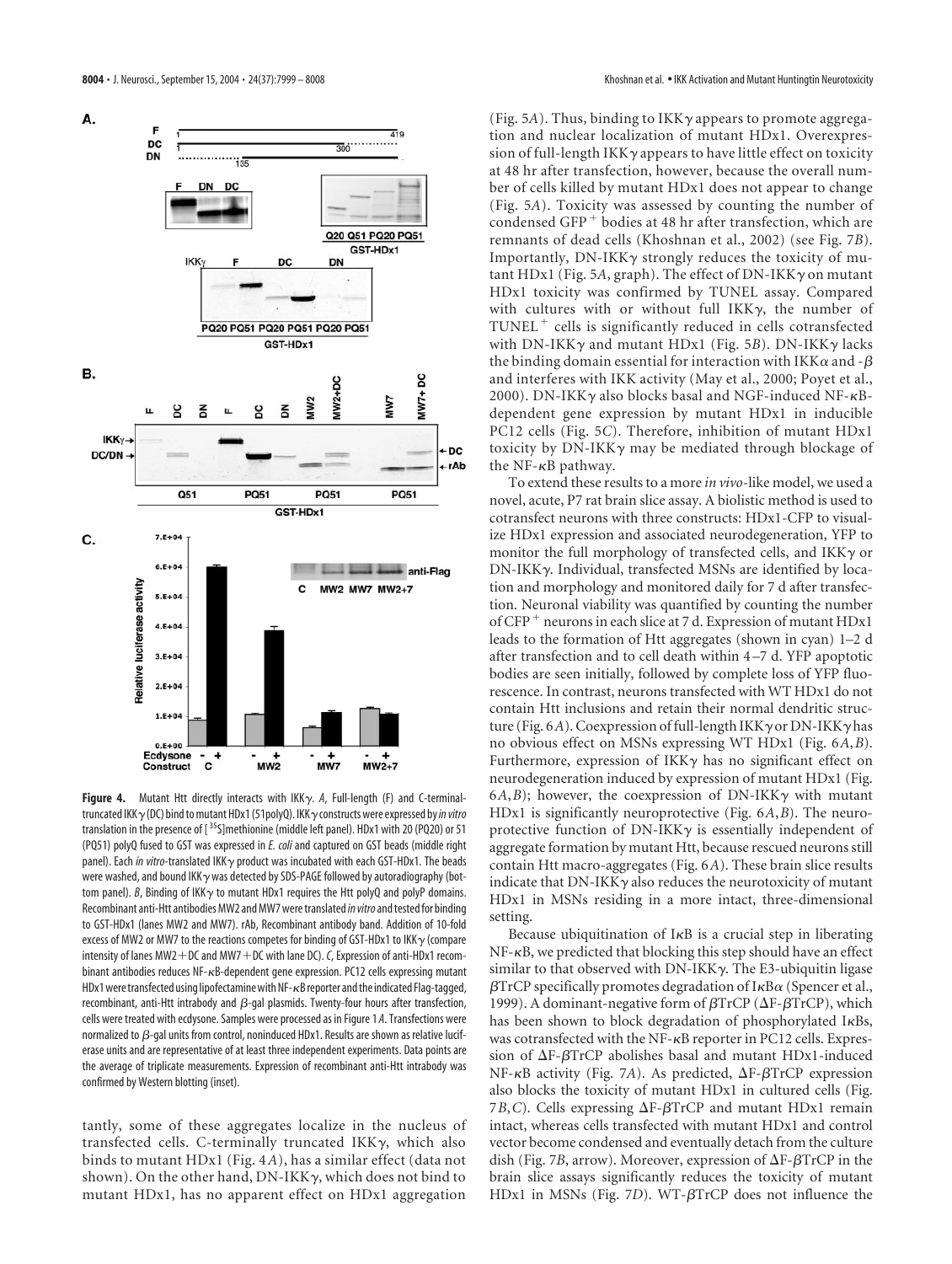Khoshnan et al. • IKK Activation and Mutant Huntingtin Neurotoxicity **J. Neuroscity** J. Neurosci., September 15, 2004 • 24(37):7999 – 8008 • 8005



# **Discussion**

Transcriptional dysregulation has been implicated in HD pathology, and mutant Htt can sequester transcription factors and reduce gene expression (Cattaneo et al., 2001; Ross, 2002; Yu et al., 2002) or increase the transcriptional activity of specific signaling pathways (Yohrling et al., 2003; Obrietan et al., 2004). We find that soluble mutant Htt interacts with the IKK complex, promotes phosphorylation and degradation of  $I \kappa B \alpha$ , and subsequently enhances  $NF$ - $\kappa$ B activity. Results from the HD cell culture model are supported by findings that IKK complexes from striatal and cortical extracts of HD transgenic mice also have elevated kinase activity, and activated  $NF-\kappa B$  is concentrated in the nuclei of cortical and striatal neurons of HD transgenic mice. Most importantly, interference with the  $NF-\kappa B$  pathway by expression of DN-IKK $\gamma$  or  $\Delta F$ - $\beta$ TrCP reduces the toxicity of mutant Htt in cell culture and protects striatal MSNs in a brain slice model of HD. These findings implicate the NF- $\kappa$ B pathway in the neurotoxicity of mutant Htt.

Current paradigms of HD pathology include increased sensitivity to NMDAmediated excitotoxicity and activation of caspases (Cepeda et al., 2001; Zeron et al., 2002). Although the signaling cascades that contribute to enhanced sensitivity of striatal neurons in HD are poorly understood, derangement of  $Ca^{2+}$  efflux from the endoplasmic reticulum by binding of mutant Htt to the inositol (1,4,5)-triphosphate receptor may be a contributing factor (Tang et al., 2003). In neurons and other cell types, elevated  $Ca^{2+}$  influx is a major activator of the IKK complex and subsequently  $NF-\kappa B$  (Lilienbaum and Israel, 2003). We find that striatal cells from HD KI mice expressing fulllength mutant Htt respond more vigorously to IL-1 $\beta$ -induced NF- $\kappa$ B activation (Fig.  $1C,D$ ). IL-1 $\beta$  can increase NMDA-mediated neurotoxicity by activation of tyrosine kinases and subsequent phosphorylation of NMDA receptor (Viviani et al., 2003). It is relevant that brain lysates of R6/2 HD mice have significantly higher levels of IL-1 $\beta$  than WT controls (Ona et al., 1999). In addition, inhibitors of IL-1 $\beta$  converting enzymes are effective against the toxicity of mutant Htt in tissue culture and animal models (Chen et al., 2000). Mutant HDx1 also enhances NGF-induced IKK and NF-<sub>KB</sub> activation (Figs. 1*A*, 3*A*). Therefore, a potential acquired function of mutant Htt is to intensify

Figure 5. DN-IKK y reduces the toxicity of mutant HDx1.*A*, IKK y promotes aggregation and nuclear localization of Htt. HEK-293 cells were transfected with mutant HDx1-EGFP plus the indicated IKK constructs using lipofectamine and incubated for 16 hr. Cells were fixed and stained for IKK $\gamma$  with anti-HA antibody (red), and cell nuclei were stained with Toto-3. Slides were examined with a confocal microscope. Conditions were such that mutant HDx1 did not cause aggregation on its own. The graph shows the average number of apoptotic bodies per microscopic field for each sample evaluated 2 d after transfection. Data are average counts of apoptotic cells from three experiments and six random microscope fields for each sample. *B*, DN-IKK $\gamma$  expression reduces the toxicity of mutant HDx1. HEK-293 cells were transfected as in *A* for 16 hr. Apoptotic cells were identified by TUNEL assay as described in Materials and Methods. The top panel shows representative microscopic fields with TUNEL  $^+$  cells in each sample. The graph shows the average number of TUNEL  $^+$  cells in 16 microscopic fields from three experiments. *C,* DN-IKK $\gamma$  blocks HDx1induced NF-16B activation. Mutant HDx1 cells were cotransfected with NF-16B reporter and HA-tagged DN-IKK $\gamma$  and  $\beta$ -gal plasmids and processed as described in Figure 1A. Transfections were normalized to  $\beta$ -gal units from control, noninduced HDx1. Results are shown as relative luciferase units and are representative of at least three independent experiments. Data points are the average of triplicate measurements. Expression of DN-IKK  $\gamma$  was confirmed by Western blotting using an anti-HA antibody (inset).

toxicity of mutant HDx1 in MSNs (Fig. 7*D*). Collectively, these data show that blocking IKK activity or degradation of IKB, both of which result in inhibition of NF- $\kappa$ B, can reduce the toxicity of mutant HDx1.

the effects of extracellular signals that function thorough the IKK complex.

A novel aspect of the present data is the mechanism by which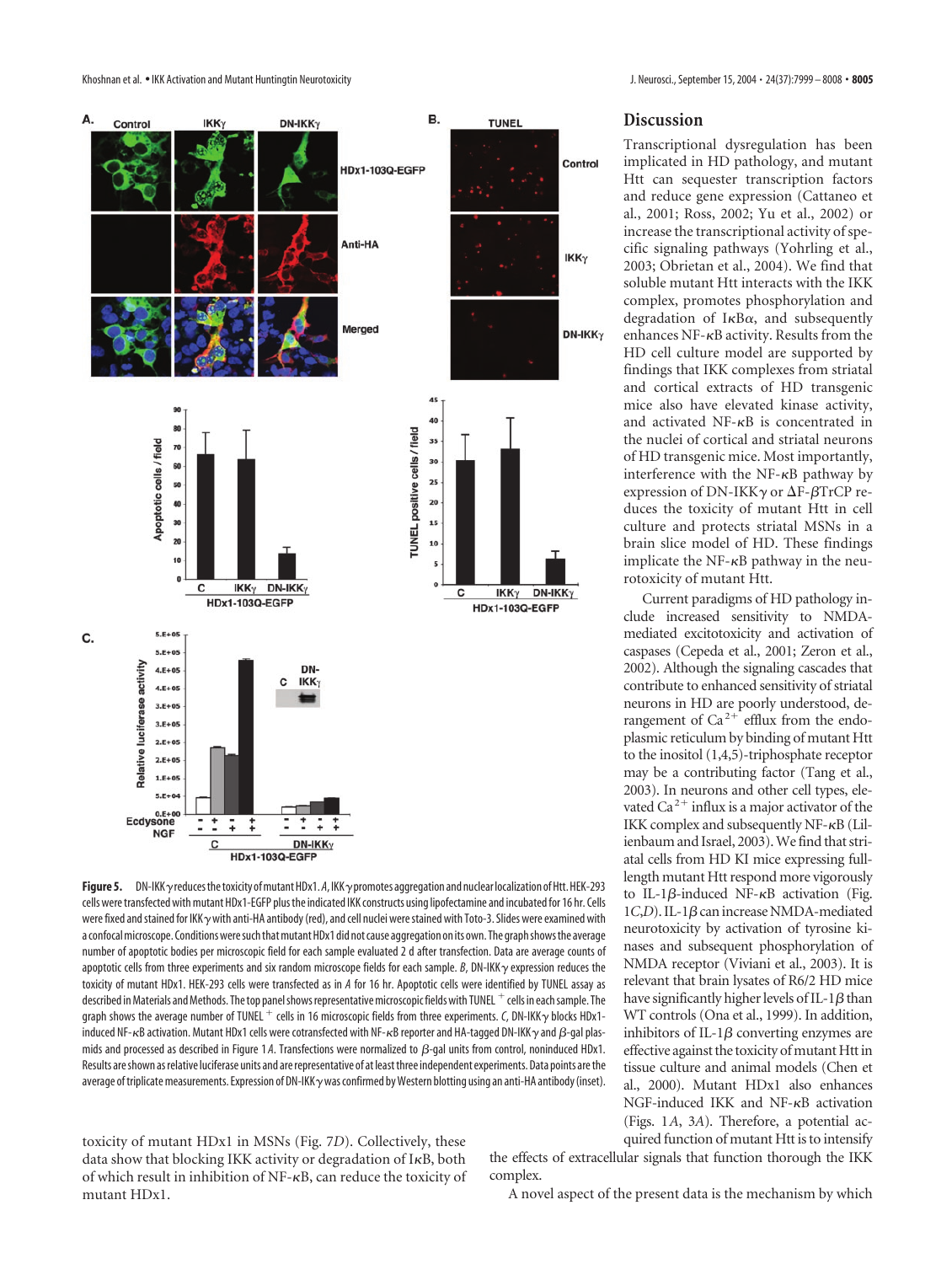mutant Htt stimulates NF-KB. Mutant Htt activates the IKK complex both in cell culture and in mouse models of HD (Fig. 3). Our evidence indicates that activation of the IKK complex is likely caused by binding of mutant HDx1 to ΙΚΚγ. Optimal HDx1 binding requires interaction with the first N-terminal 134 amino acids of IKK $\gamma$  (Fig. 4), a domain that is essential for interaction with IKK $\beta$  and IKK $\alpha$ , two catalytic units of the IKK complex (May et al., 2000). It is plausible that mutant Htt binding to this region of IKK $\gamma$  triggers oligomerization, a step that is essential for signal-induced IKK activation (Poyet et al., 2000; Tegethoff et al., 2003). It cannot be ruled out, however, that Htt–IKK $\gamma$ binding mediates IKK interaction with other regulators responsible for phosphorylation and activation of the complex (Ghosh and Karin, 2002). Interaction of Htt with IKK $\gamma$  requires polyQ expansion as well as the proline-rich motifs of HDx1. A similar scenario has been reported for the interaction of CBP and several WWrich motif proteins implicated in HD pathology (Faber et al., 1998; Steffan et al., 2001). We find that recombinant intrabodies targeted to the polyP or polyQ motifs can inhibit Htt–IKK $\gamma$  binding and NF-B-mediated gene expression. The antipolyP intrabody, which is more potent, also reduces mutant HDx1 aggregation and protects cells from the toxicity of mutant Htt (Khoshnan et al., 2002). Therefore, the toxicity of mutant HDx1 may be reduced by interference with its binding to the IKK complex.

Expression of IKK $\gamma$  also promotes aggregation and nuclear localization of mutant HDx1 before the widespread onset of toxicity in cell culture. Considering the propensity of both mutant HDx1

and IKKy to oligomerize, their interaction may lead to enhanced aggregation of both proteins. Although the role of macro-inclusions in HD pathology is controversial, nuclear localization is thought to be a determinant of pathology (Saudou et al., 1998). IKK $\gamma$ , which enters the nucleus (Anest et al., 2003; Yamamoto et al., 2003), is associated with nuclear HDx1 aggregates (Fig. 5*A*). Thus, IKK--induced nuclear localization of mutant HDx1 may influence Htt function. Conversely, binding of mutant Htt to the IKK complex may regulate nuclear IKKy function.

experiments for each condition.

 $\overline{0}$ **HDx1-Q23-CFP** 

control

**HDx1-Q148-CFP** 

The inhibition of mutant HDx1 toxicity by DN-IKK $\gamma$  in cell culture and in MSNs is likely attributable to deregulation of IKK and subsequent inhibition of  $NF$ - $\kappa$ B activity. We cannot rule out the possibility, however, that DN-IKK $\gamma$  inhibits mutant HDx1 toxicity by an as yet unknown mechanism. Because both IKK $\gamma$ and mutant Htt interact with CBP and regulate CBP-mediated gene expression (Nucifora et al., 2001; Verma et al., 2004), binding of IKK- to mutant Htt could influence CBP sequestration and Htt toxicity; however, the similar effects of DN-IKK $\gamma$  and  $\Delta F$ - $\beta$ TrCP in blocking cell death in cell culture and in MSNs

support a role for  $NF-\kappa B$  in mutant Htt toxicity. Because IKK activity and  $\beta$ TrCP are also essential for processing of the NF- $\kappa$ B precursors p100 and p105 to the p52 and p50 subunits, respectively, DN-IKK $\gamma$  and  $\Delta$ F- $\beta$ TrCP may also interfere with the generation of active  $NF-\kappa B$  complexes and reduce the available NF- $\kappa$ B pool (Xiao et al., 2001; Fong and Sun, 2002).

DN-IKK<sub>Y</sub>

.

Mutant Htt-induced activation of IKK can influence other signaling pathways that intersect with the  $NF-\kappa B$  pathway. For instance, Akt, a modulator of IKK activity and a substrate for NF- $\kappa$ B, regulates the toxicity of mutant Htt and ataxin-1 (Humbert et al., 2002; Meng et al., 2002; Chen et al., 2003; Emamian et al., 2003). In addition, the wingless and NF- $\kappa$ B pathways share the E3- $\beta$ TrCP ubiquitin ligase, which is essential for degradation of both  $I\kappa B$  and  $\beta$ -catenin (Winston et al., 1999). Thus, the inhibition of mutant HDx1-induced toxicity by  $\Delta F$ - $\beta$ TrCP may also be mediated by a reduction in  $\beta$ -catenin turnover. Mutant Htt can either stabilize or promote degradation of  $\beta$ -catenin (Carmichael et al., 2002; Gines et al., 2003). Mutant Htt also induces expression of cyclin D1, which is downstream of  $\beta$ -catenin (Gines et al., 2003), whereas signalinduced IKK phosphorylation of  $\beta$ -catenin promotes cyclin D1 ex-



**Figure 6.** DN-IKK- protects striatal MSNs against mutant HDx1. *A*, Living MSNs can be monitored for morphology and Htt expression. Coronal brain slices were cotransfected by biolistic procedures with HDx1—23Q or HDx1—148 and IKK  $\gamma$  or DN-IKK  $\gamma$ 

 $IKK$ 

 $^{+}$ 

The morphology of transfected cells was monitored by YFP fluorescence (yellow), and Htt expression was monitored by CFP fluorescence (cyan). *B*, Expression of DN-IKK $\gamma$  is neuroprotective for MSNs in brain slices. MSN survival was scored 3 d after transfection. Each experiment involved 3–12 transfected brain slices per condition, and the data are means from six independent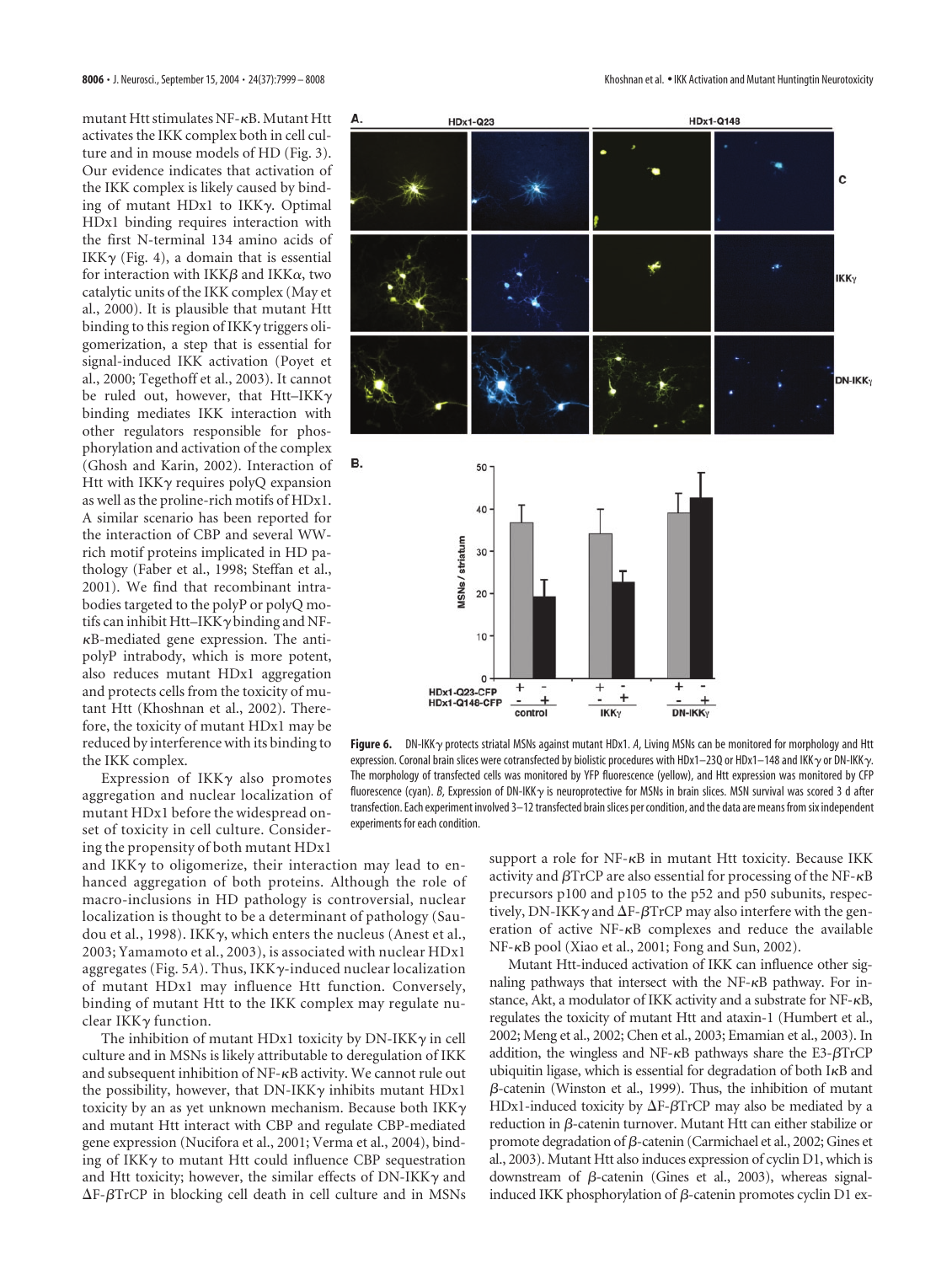

**Figure 7.**  $\Delta F$ - $\beta$ TrCP reduces the toxicity of mutant Htt. A, NF- $\kappa$ B activation by mutant HDx1 is blocked by  $\Delta$ F- $\beta$ TrCP. Mutant HDx1-expressing PC12 cells were cotransfected with NF- $\kappa$ B reporter and myc-tagged  $\Delta$ F- $\beta$ TrCP and processed for luciferase activity as described in Figure 1 A. Transfections were normalized to  $\beta$ -gal units from control, noninduced HDx1. Results are shown as relative luciferase units and are representative of at least three independent experiments. Data points are the average of triplicate measurements. Expression of  $\Delta$ F- $\beta$ TrCP was confirmed by Western blotting using anti-myc antibody (inset).  $B$ , Mutant HDx1 and  $\Delta$ F- $\beta$ TrCP are colocalized in living HEK-293 cells. Cells were transfected with mutant HDx1 plus control or  $\Delta$ F- $\beta$ TrCP constructs as described for Figure 5. Anti-myc antibody was used to detect  $\Delta$ F-TrCP. The different stains were merged with a DNA stain to visualize nuclei. *C*, Apoptotic bodies in transfected HEK-293 cells are reduced by  $\Delta$ F- $\beta$ TrCP. Sample processing and quantification were similar to that described for Figure 5A.  $D$ , Expression of  $\Delta F$ - $\beta$ TrCP reduces the toxicity of mutant HDx1 in MSNs. Brain slices were transfected and the data evaluated as described for Figure 6 *B*.

pression (Albanese et al., 2003). Thus, the interaction between mutant Htt and the IKK complex can influence a number of signaling pathways and represents an interesting target for intervention in polyglutamine-induced toxicity.

## **References**

- Albanese C, Wu K, D'Amico M, Jarrett C, Joyce D, Hughes J, Hulit J, Sakamaki T, Fu M, Ben-Ze'ev A, Bromberg JF, Lamberti C, Verma U, Gaynor RB, Byers SW, Pestell RG (2003) IKKalpha regulates mitogenic signaling through transcriptional induction of cyclin D1 via Tcf. Mol Biol Cell 14:585–589.
- Anest V, Hanson JL, Cogswell PC, Steinbrecher KA, Strahl BD, Baldwin AS (2003) A nucleosomal function for  $I \kappa B$  kinase- $\alpha$  in NF- $\kappa B$ -dependent gene expression. Nature 423:659–663.
- Carmichael J, Sugars KL, Bao YP, Rubinsztein DC (2002) Glycogen synthase kinase-3 $\beta$  inhibitors prevent cellular polyglutamine toxicity caused by the Huntington's disease mutation. J Biol Chem 277:33791–33798.
- Cattaneo E, Rigamonti D, Goffredo D, Zuccato C, Squitieri F, Sipione S (2001) Loss of normal huntingtin function: new developments in Huntington's disease research. Trends Neurosci 24:182–188.
- Cepeda C, Itri JN, Flores-Hernandez J, Hurst RS, Calvert CR, Levine MS (2001) Differential sensitivity of medium- and large-sized striatal neurons to NMDA but not kainate receptor activation in the rat. Eur J Neurosci 14:1577–1589.
- Chen HK, Fernandez-Funez P, Acevedo SF, Lam YC, Kaytor MD, Fernandez

MH, Aitken A, Skoulakis EM, Orr HT, Botas J, Zoghbi HY (2003) Interaction of Akt-phosphorylated ataxin-1 with 14–3-3 mediates neurodegeneration in spinocerebellar ataxia type 1. Cell 113:457–468.

- Chen LF, Mu Y, Greene WC (2002) Acetylation of RelA at discrete sites regulates distinct nuclear functions of NF- $\kappa$ B. EMBO J 21:6539-6548.
- Chen M, Ona VO, Li M, Ferrante RJ, Fink KB, Zhu S, Bian J, Guo L, Farrell LA, Hersch SM, Hobbs W, Vonsattel JP, Cha JH, Friedlander RM (2000) Minocycline inhibits caspase-1 and caspase-3 expression and delays mortality in a transgenic mouse model of Huntington disease. Nat Med 6:797–801.
- Datta SR, Brunet A, Greenberg ME (1999) Cellular survival: a play in three Akts. Genes Dev 13:2905–2927.
- Davies SW, Turmaine M, Cozens BA, DiFiglia M, Sharp AH, Ross CA, Scherzinger E, Wanker EE, Mangiarini L, Bates GP (1997) Formation of neuronal intranuclear inclusions underlies the neurological dysfunction in mice transgenic for the HD mutation. Cell 90:537–548.
- Edgerton JR, Reinhart PH (2003) Distinct contributions of small and large conductance Ca<sup>2+</sup>-activated K<sup>+</sup> channels to rat Purkinje neuron function. J Physiol (Lond) 548:53–69.
- Emamian ES, Kaytor MD, Duvick LA, Zu T, Tousey SK, Zoghbi HY, Clark HB, Orr HT (2003) Serine 776 of ataxin-1 is critical for polyglutamineinduced disease in SCA1 transgenic mice. Neuron 38:375–387.
- Faber PW, Barnes GT, Srinidhi J, Chen J, Gusell JF, MacDonald ME (1998) Huntingtin interacts with a family of WW domain proteins. Hum Mol Genet 7:1463–1474.
- Foehr ED, Lin X, O'Mahony A, Geleziunas R, Bradshaw RA, Greene WC (2000) NF- $\kappa$ B signaling promotes both cell survival and neurite process formation in nerve growth factor-stimulated PC12 cells. J Neurosci 20:7556–7563.
- Fong A, Sun SC (2002) Genetic evidence for the essential role of betatransducin repeat containing protein in the inducible processing of NF- B2/p100. J Biol Chem 21:22111–22114.
- Gines S, Ivanova E, Seong IS, Saura CA, MacDonald ME (2003) Enhanced Akt signaling is an early pro-survival response that reflects *N*-methyl-Daspartate receptor activation in Huntington's disease knock-in striatal cells. J Biol Chem 278:50514–50522.
- Ghosh S, Karin M (2002) Missing pieces in the NF-KB puzzle. Cell [Suppl] 109:81–96.
- Ghosh S, May MJ, Kopp EB (1998) NF- $\kappa$ B and Rel proteins: evolutionarily conserved mediators of immune responses. Annu Rev Immunol 16:225–260.
- Hattula K, Peranen J (2000) FIP-2, a coiled-coil protein, links Huntingtin to Rab8 and modulates cellular morphogenesis. Curr Biol 10:1603–1606.
- Humbert S, Bryson EA, Cordelieres FP, Connors NC, Datta SR, Finkbeiner S, Greenberg ME, Saudou F (2002) The IGF-1/Akt pathway is neuroprotective in Huntington's disease and involves Huntingtin phosphorylation by Akt. Dev Cell 2:831–837.
- Huntington's Disease Collaborative Research Group (1993) A novel gene containing a trinucleotide repeat that is expanded and unstable on Huntington's disease chromosomes. Cell 72:971–983.
- Karin M, Lin A (2002) NF- $\kappa$ B at the crossroads of life and death. Nat Immunol 3:221–227.
- Kazantsev A, Preisinger E, Dranovsky A, Goldgaber D, Housman D (1999) Insoluble detergent-resistant aggregates form between pathological and nonpathological lengths of polyglutamine in mammalian cells. Proc Natl Acad Sci USA 96:11404–11409.
- Khoshnan A, Ko J, Patterson PH (2002) Effects of intracellular expression of anti-huntingtin antibodies of various specificities on mutant huntingtin aggregation and toxicity. Proc Natl Acad USA 99:1002–1007.
- Ko J, Ou S, Patterson PH (2001) New anti-huntingtin monoclonal antibodies: implications for huntingtin conformation and its binding proteins. Brain Res Bull 56:319–329.
- Li XJ (1999) The early cellular pathology of Huntington's disease. Mol Neurobiol 20:111–124.
- Lilienbaum A, Israel A (2003) From calcium to NF-KB signaling pathways in neurons. Mol Cell Biol 23:2680–2698.
- Lin CH, Tallaksen-Greene S, Chien WM, Cearley JA, Jackson WS, Crouse AB, Ren S, Li XJ, Albin RL, Detloff PJ (2001) Neurological abnormalities in a knock-in mouse model of Huntington's disease. Hum Mol Genet 10:137–144.
- Lo DC, McAllister AK, Katz LC (1994) Neuronal transfection in brain slices using particle-mediated gene transfer. Neuron 13:1263–1268.